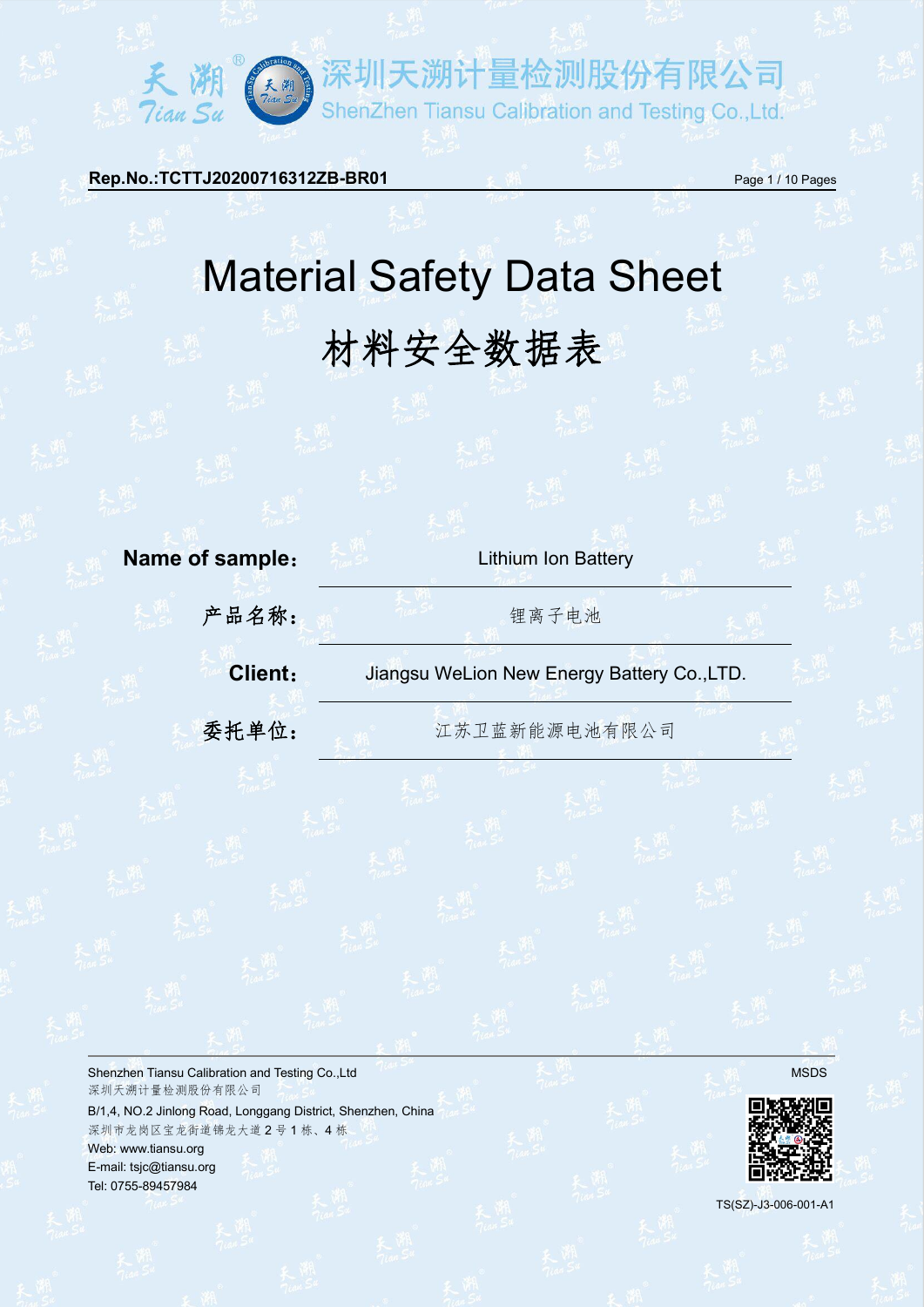#### Rep. No.: TCTTJ20200716312ZB-BR01

Tian Su

Page 2 / 10 Pages

|                                         | 1.化学品及企业标识                                                                                                    |
|-----------------------------------------|---------------------------------------------------------------------------------------------------------------|
|                                         | <b>Chemical product and company identification</b>                                                            |
| <b>Commissioned by</b><br>委托单位          | Jiangsu WeLion New Energy Battery Co., LTD.<br>江苏卫蓝新能源电池有限公司                                                  |
| <b>Commissioner address</b><br>委托单位地址   | NO.30 Hongchang Road, Zhongguancun Industrial Park, Liyang,<br>Jiangsu Province, China.<br>江苏省溧阳市中关村产业园宏昌路30号 |
| <b>Manufacturer</b><br>制造商              | Jiangsu WeLion New Energy Battery Co., LTD.<br>江苏卫蓝新能源电池有限公司                                                  |
| <b>Manufacturer address</b><br>制造商地址    | NO.30 Hongchang Road, Zhongguancun Industrial Park, Liyang,<br>Jiangsu Province, China.<br>江苏省溧阳市中关村产业园宏昌路30号 |
| Name of samples<br>样品名称                 | Lithium Ion Battery<br>锂离子电池                                                                                  |
| <b>Type/Model</b><br>样品型号               | CB100                                                                                                         |
| <b>Rated capacity</b><br>额定容量           | 27Ah                                                                                                          |
| <b>Nominal voltage</b><br>标称电压          | 44.4V                                                                                                         |
| <b>Rated energy</b><br>额定能量             | 1198.8Wh                                                                                                      |
| Inspection according to<br>鉴定依据         | EEC Directive 93/112/EC<br>联合国《关于危险品货物运输的建议书》<br>UN "Recommendations on the TRANSPORT OF<br>GOODS"            |
| <b>Emergency telephone call</b><br>应急电话 | Miao Lei 13951854956<br>苗磊 13951854956                                                                        |
|                                         |                                                                                                               |

Seal/检验专用 20041441 Date of issue: August zu, zu20 发行日期: 2020年8月20日

批准\Approved by 技术负责人\ **Technology Supervisor** 



审核\Reviewed by 项目工程师\ **Project Engineer** 

编制\Compiled by 测试工程师 34 岁 pared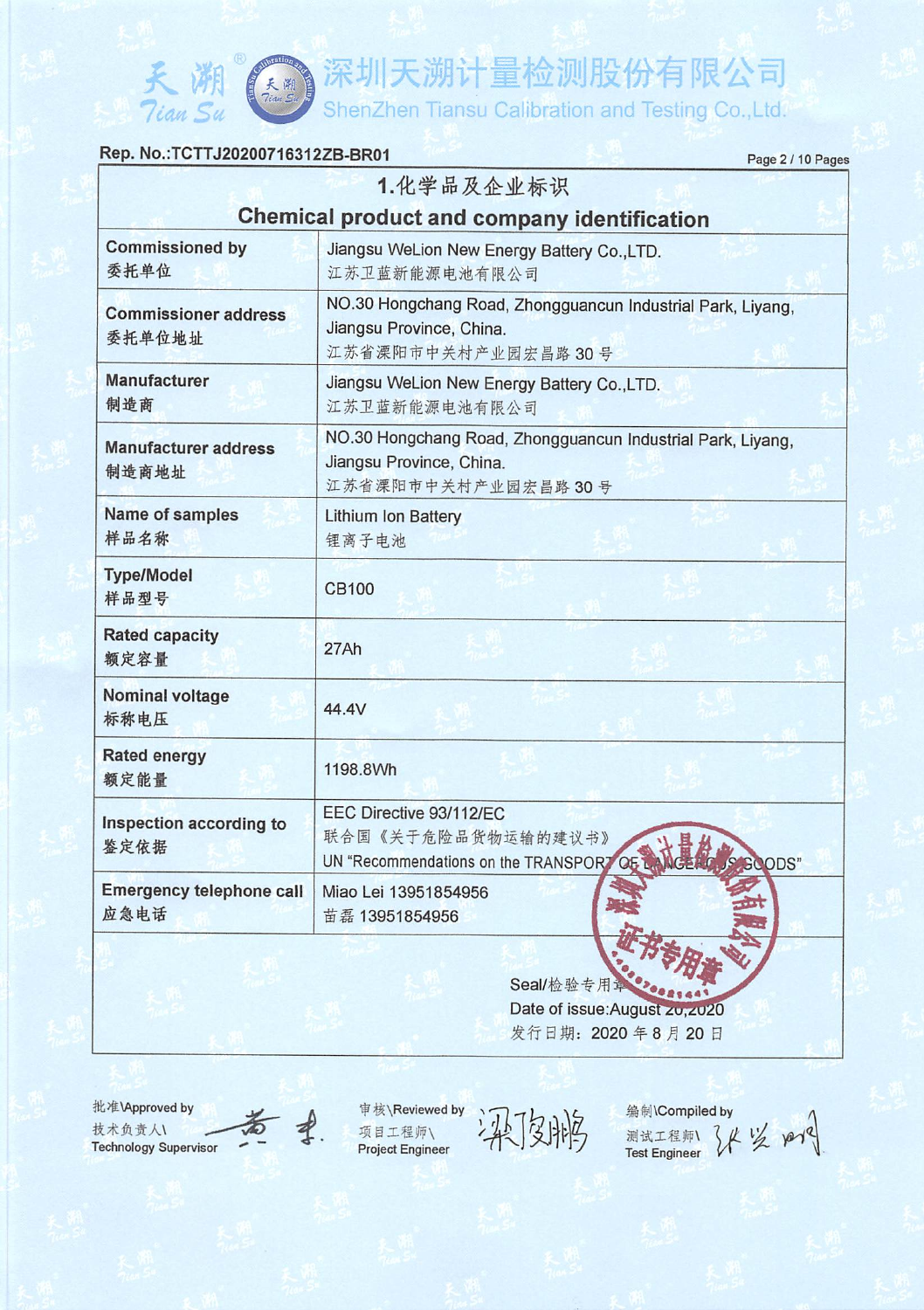| Rep. No.: TCTTJ20200716312ZB-BR01                 |                                | Page 3 / 10 Pages |  |  |  |
|---------------------------------------------------|--------------------------------|-------------------|--|--|--|
|                                                   | 2.成分\组成信息                      |                   |  |  |  |
|                                                   | <b>Composition information</b> |                   |  |  |  |
| <b>Material or ingredient</b><br>材料及组分            | <b>CAS No.</b>                 | Wt $%$<br>重量/含量   |  |  |  |
| Lithium cobalt oxide                              | 12190-79-3                     | 40-45             |  |  |  |
| Graphite                                          | 7782-42-5                      | $20 - 23$         |  |  |  |
| Carbom nanotubes                                  | 1333-86-4                      | $4 - 5$           |  |  |  |
| Methyl ethyl carbonate                            | 623-53-0                       | $2 - 3$           |  |  |  |
| Phosphate(1-), hexaf luoro <sup>-</sup> , lithium | 21324-40-3                     | $2 - 3$           |  |  |  |
| Copper                                            | 7440-50-8                      | $6 - 8$           |  |  |  |
| Aluminium                                         | 7429-90-5                      | $3-5$             |  |  |  |
| <b>Nickel</b>                                     | 7440-02-0                      | $2 - 3$           |  |  |  |
| Poly(vinylidene flouride)                         | 24937-79-9                     | $2 - 3$           |  |  |  |

天潮<br>Tian Su

天<sup>湖</sup><br>Tian Su

|                         | 3. 危险性概述                                                            |
|-------------------------|---------------------------------------------------------------------|
|                         | <b>Hazards identification</b>                                       |
| <b>Explosive risk</b>   | This article does not belong to the explosion dangerous goods.      |
| 爆炸危险性                   | 该物品不属于爆炸危险品。                                                        |
| <b>Flammable risk</b>   | This article does not belong to the flammable material.             |
| 易燃危险性                   | 该物品不属于易燃危险品。                                                        |
| <b>Oxidation risk</b>   | This article does not belong to the oxidation of dangerous goods.   |
| 氧化危险性                   | 该物品不属于氧化危险品。                                                        |
| <b>Toxic risk</b>       | This article does not belong to the toxic dangerous goods.          |
| 毒害危险性                   | 该物品不属于毒害危险品。                                                        |
| <b>Radioactive risk</b> | This article does not belong to the radiation of dangerous goods.   |
| 放射危险性                   | 该物品不属于放射危险品。                                                        |
| <b>Mordant risk</b>     | This article does not belong to the corrosion of dangerous goods.   |
| 腐蚀危险性                   | 该物品不属于腐蚀危险品。                                                        |
| <b>Other risk</b>       | This article is Lithium Ion Battery, Watt hour rate 1198.8Wh, which |
| 其他危险性                   | belong to the Lithium Ion Battery.                                  |
|                         | 该种物品为锂离子电池, 瓦时率 1198.8Wh, 属于锂离子电池。                                  |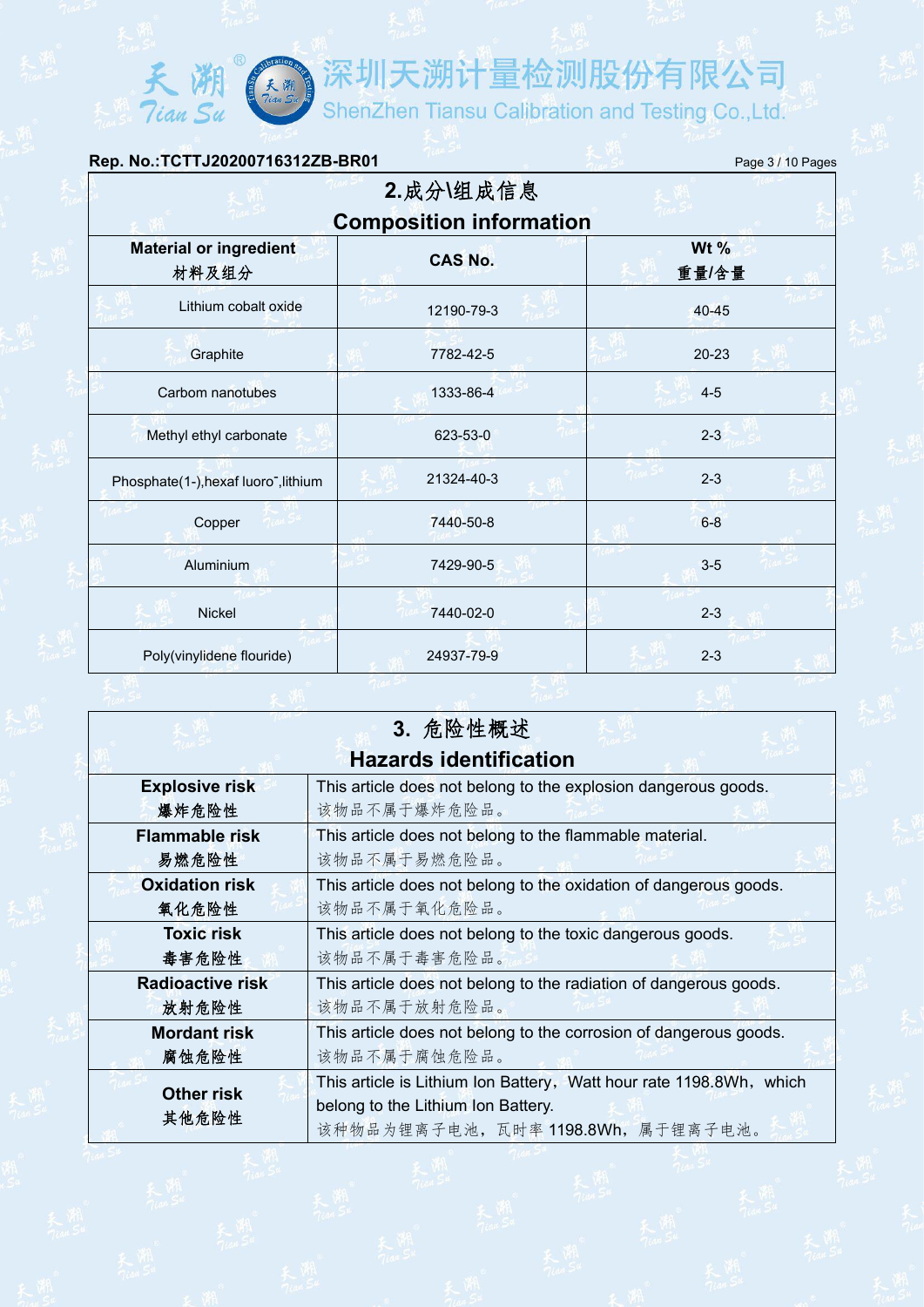ShenZhen Tiansu Calibration and Testing Co., Ltd.

#### **Rep. No.:TCTTJ20200716312ZB-BR01** Page 4 / 10 Pages

### **4.** 急救措施 **First aid measures**

**Eye**: Flush eyes with plenty of water for at least 15 minutes, occasionally lifting the upper and lower eyelids. Get medical aid.

眼睛:万一接触,立即用大量的清水冲洗至少15分钟,翻起上下眼睑,直到化学的残留物消失为止, 迅速就医。

**Skin:** Remove contaminated clothes and rinse skin with plenty of water or shower for 15 minutes. Get medical aid.

皮肤:万一接触,用大量水冲洗至少15分钟,同时脱掉污染的衣物和鞋子,迅速就医。

**Inhalation**: Remove from exposure and move to fresh air immediately. Use oxygen if available.吸入:立即从暴露处移至空气清新处,如果呼吸困难给予输氧,立即就医。

**Ingestion**: Give at least 2 glasses of milk or water. Induce vomiting unless patient is unconscious. Call a physician.

食入:饮用两杯牛奶或水。如果当事人仍然清醒可以采取催吐的方法,并且立即就医。

## **5.**消防措施 **Fire-fighting measures**

**Flash Point: N/A.** 燃点:不适用。

**Auto-Ignition Temperature: N/A.** 自燃温度:不适用。

**Extinguishing Media: Water, CO2.** 

灭火介质:大量水(降温),二氧化碳。

**Special Fire-Fighting Procedures: Self-contained breathing apparatus.** 

特殊灭火程序:自给式呼吸器。

**Unusual Fire and Explosion Hazards:** Cell may vent when subjected to excessive heat-exposing battery contents.

异常火灾或爆炸:当电芯暴露于过热的环境中时,安全阀可能会打开。

**Hazardous Combustion Products:** Carbon monoxide, carbon dioxide, lithium oxide fumes. 燃烧产生的危险物品:一氧化碳,二氧化碳,锂氧化物烟气。

## **6.** 泄露应急处理

#### **Accidental release measures**

**Steps to be taken in case Material is Released or Spilled** 为防止电池材料泄露或释放采取的措施

If the battery material is released, remove personnel from area until fumes dissipate. Provide maximum ventilation to clear out hazardous gases. Wipe it up with a cloth, and dispose of it in a plastic bag and put into a steel can. The preferred response is to leave the area and allow the battery to cool and vapors to dissipate. Provide maximum ventilation. Avoid skin and eye contact or inhalation of vapors. Remove spilled liquid with absorbent and incinerate.

如果电池内部材料泄露,试验人员应立刻撤离试验区直到烟气消散。将通风设备打开吹散危险性气体。 用抹布擦净试验区,清除溢出的液体,将泄露电池放进塑料袋中,然后放进钢制容器。避免皮肤和眼睛 接触或吸入有害气体。

#### **Waste Disposal Method**

废弃物处置方法

It is recommended to discharge the battery to the end, to use up the metal lithium inside the battery, and to bury the discharged battery in soil.

建议将电池完全放电,消耗电池内部的锂金属,并且深埋于土壤中。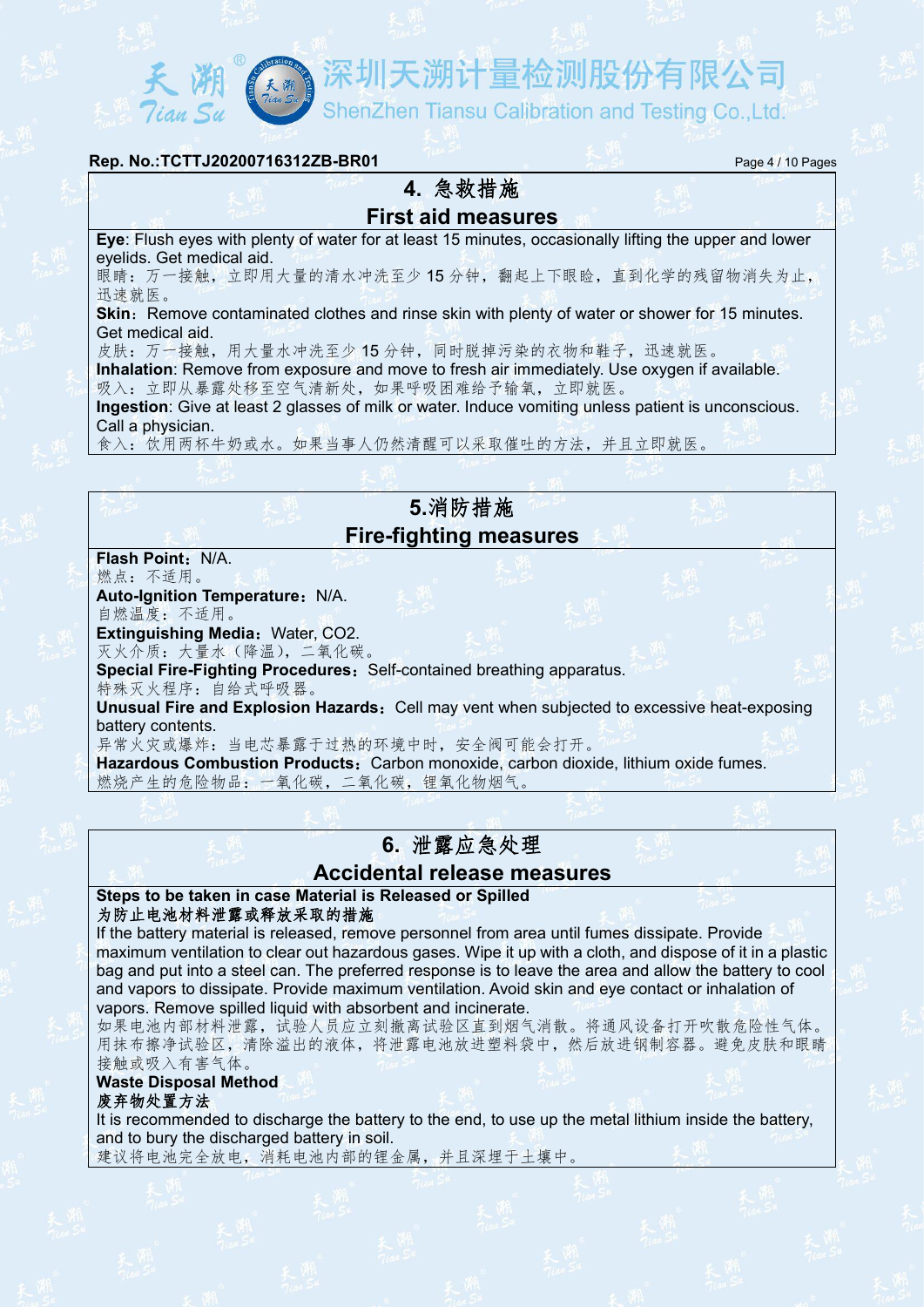ShenZhen Tiansu Calibration and Testing Co.,Ltd.

#### **Rep. No.:TCTTJ20200716312ZB-BR01** Page 5 / 10 Pages

## **7.** 操作处置和储存 **Handling and storage**

The battery should not be opened, destroyed or incinerate, since they may leak or rupture and release to the environment the ingredients that they contain in the hermetically sealed container. Do not short circuit terminals, or over charge the battery, forced over-discharge, throw to fire. Do not crush or puncture the battery, or immerse in liquids.

禁止打开、毁坏或焚烧电池,因为电池有可能在这些处理过程中发生爆炸、破裂或泄露等事故。禁止将 电池短路、过充、强制放电或扔入火中。禁止挤压刺穿电池或将电池浸入溶液中。

#### **Precautions to be taken in handling and storing**

#### 操作处置和储存中的防范措施

Avoid mechanical or electrical abuse. Storage preferably in cool, dry and ventilated area, which is subject to little temperature change. Storage at high temperatures should be avoided. Do not place the battery near heating equipment, nor expose to direct sunlight for long periods.

避免机械或电气滥用,禁止高温储存,最好将电池储存在阴凉、干燥、通风及温度变化较小的环境中。 禁止将电池接触加热设备或将电池直接暴露在阳光中。

## **Other Precautions**

#### 其他要注意的防范措施

The battery may explode or cause burns, if disassembled, crushed or exposed to fire or high temperatures. Do not short or install with incorrect polarity.

拆解、挤压、直接放入火中或高温条件下,电池可能发生爆炸和燃烧。禁止短接或将电池正负极错误的 安装在设备中。

## **8.** 接触控制**/**个人防护

#### **Exposure controls/personal protection**

#### **Respiratory Protection**

#### 呼吸防护:

In case of battery venting, provide as much ventilation as possible. Avoid confined areas with venting cell cores. Respiratory Protection is not necessary under conditions of normal use.

当电池排气阀打开时,应尽量使通风设备开至最大,避免将打开排气阀的电芯局限在某一狭窄空间内。 正常操作条件下,呼吸保护是不必要的。

## **Ventilation**

#### 通风条件

Not necessary under conditions of normal use. 正常使用条件下不必考虑。

## **Protective Gloves**

#### 防护手套

Not necessary under conditions of normal use. 正常使用条件下不必考虑。

#### **Other Protective Clothing or Equipment**

#### 其他防护服装或设备

Not necessary under conditions of normal use. 正常使用条件下不必考虑。

#### **Personal Protection is recommended for venting battery** 电池开阀试验时应做好个人防护

Respiratory Protection, Protective Gloves, Protective Clothing and safety glass with side shields. 呼吸防护,防护手套,防护服装和有护边的安全玻璃罩都是要准备的。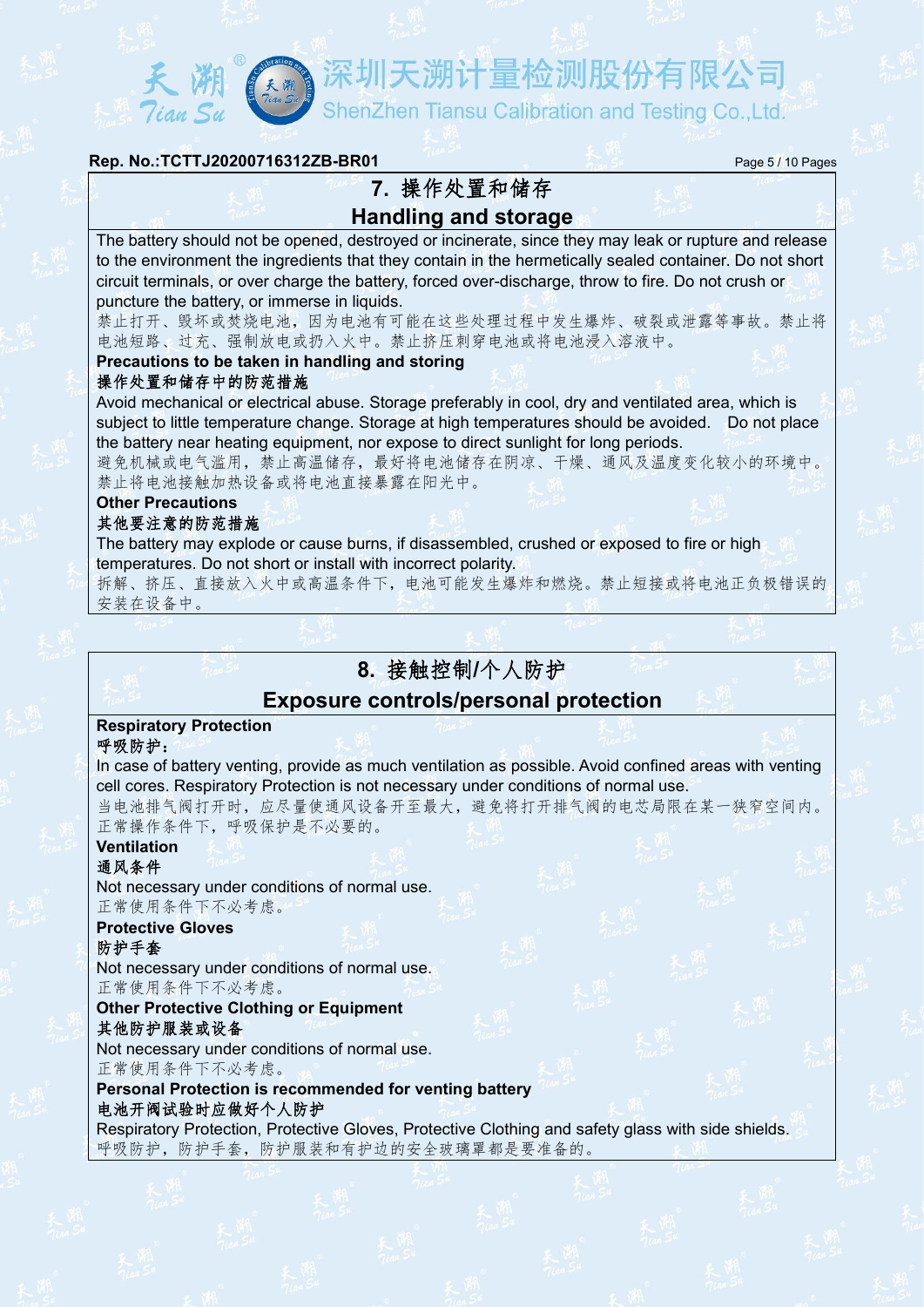| Rep. No.: TCTTJ20200716312ZB-BR01                                                    | Page 6 / 10 Pages |  |
|--------------------------------------------------------------------------------------|-------------------|--|
| 9. 物理和化学特性                                                                           |                   |  |
| <b>Physical and chemical properties</b>                                              |                   |  |
| Appearance: Prismatic.                                                               |                   |  |
| 外形: 棱柱形                                                                              |                   |  |
| Odour: Under normal circumstances, is odorless; if leaking, smells of medical ether. |                   |  |
| 气味: 正常情况下无气味, 泄露时有醚的气味。                                                              |                   |  |
| pH: Not applicable as supplied.                                                      |                   |  |
| 酸碱度:不适用。                                                                             |                   |  |
| Flash Point: Not applicable unless individual components exposed.                    |                   |  |
| 闪点: 针对单个组分暴露情况, 其他不适用。                                                               |                   |  |
| Flammability: Not applicable unless individual components exposed.                   |                   |  |
| 易燃度: 针对单个组分暴露情况, 其他不适用。                                                              |                   |  |
| Relative density: Not applicable unless individual components exposed.               |                   |  |
| 相对密度: 针对单个组分暴露情况, 其他不适用。                                                             |                   |  |
| Solubility (water): Not applicable unless individual components exposed.             |                   |  |
| 溶解性(水溶性): 针对单个组分暴露情况, 其他不适用。                                                         |                   |  |
| Solubility (other): Not applicable unless individual components exposed.             |                   |  |
| 溶解性(其他): 针对单个组分暴露情况, 其他不适用。                                                          |                   |  |
|                                                                                      |                   |  |

## **10.** 稳定性和反应活性 **Stability and reactivity**

**Stability**: Product is stable under conditions described in Section 7.

稳定性:产品在第 7 节所述的条件下稳定。

長天<sup>潮</sup>

**Conditions to Avoid** : Heat above 70°C or incinerate. Deform. Mutilate. Crush. Disassemble. Overcharge. Short circuit. Expose over a long period to humid conditions. 应避免的条件:加热 70°C 以上或焚烧、变形、毁坏、粉碎、拆卸、过充电、短路,长时间暴露在潮湿

的条件下。

**Materials to avoid**: Oxidising agents, alkalis, water.

应避免的材料:氧化剂,碱,水。

**Hazardous Decomposition Products** : Toxic Fumes, and may form peroxides.

危险分解物:有毒烟雾,并可能形成过氧化物。

**Hazardous Polymerization** : N/A.

聚合危害:不适用。

If leaked, forbidden to contact with strong oxidizers, mineral acids, strong alkalies, halogenated hydrocarbons.

如果发生泄露,避免与强氧化剂,无机酸,强碱,卤代烃接触。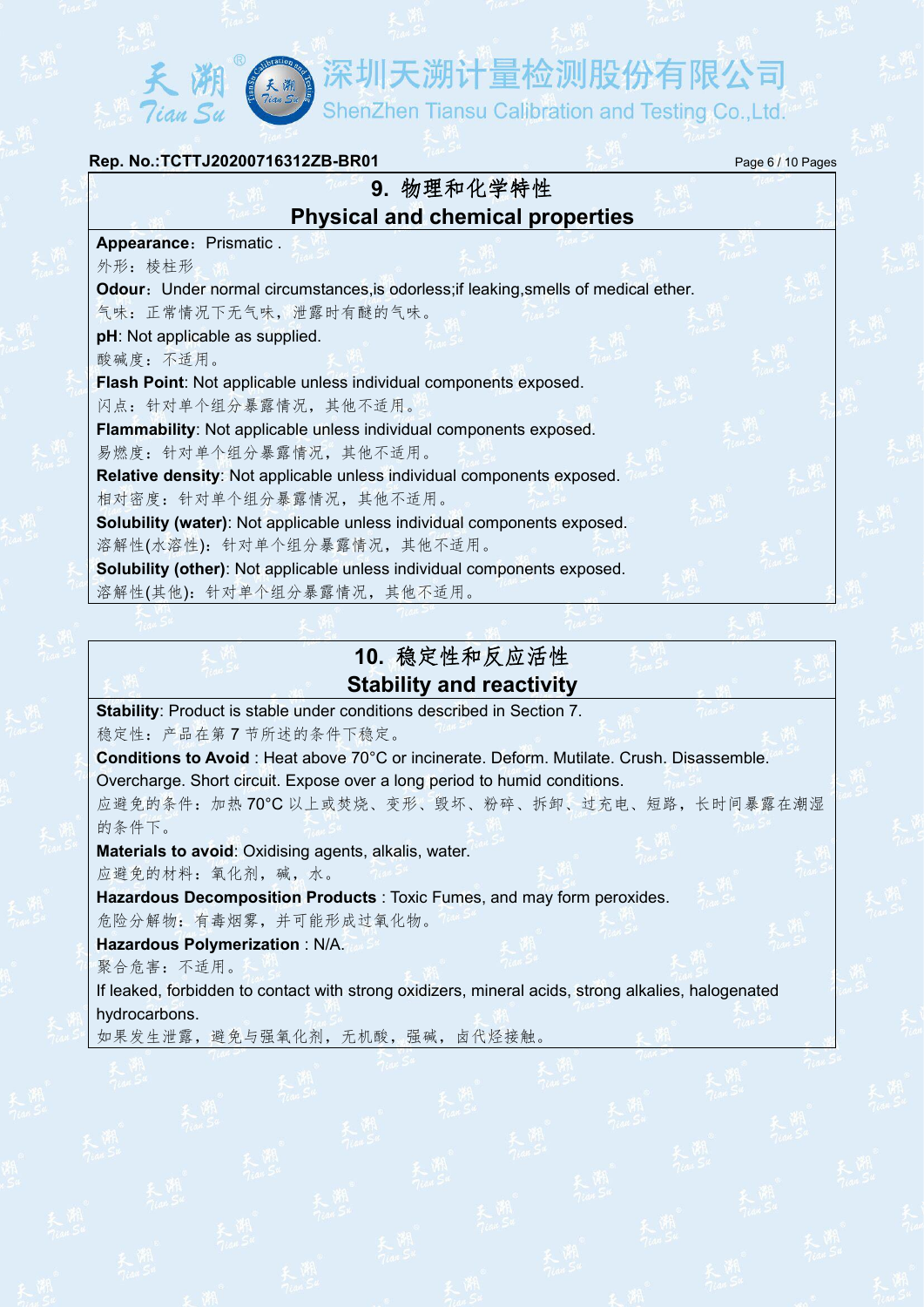(KM) 深圳天溯计量检测股份有限公司

ShenZhen Tiansu Calibration and Testing Co.,Ltd.

## **Rep. No.:TCTTJ20200716312ZB-BR01** Page 7 / 10 Pages **11.** 毒理学资料 **Toxicological information Signs & symptoms**: None, unless battery ruptures.标志及症状:无,除非电池破裂。 In the event of exposure to internal contents, vapour fumes may be very irritating to the eyes and skin.内部物质暴露的情况下,蒸汽烟雾可能对眼睛和皮肤的刺激性。 **Inhalation**: Lung irritant. 吸入:对肺有刺激性。 **Skin contact**: Skin irritant. 皮肤接触:对皮肤刺激性。 **Eye contact**: Eye irritant. 眼睛接触:对眼睛有刺激性。 **Ingestion**: Poisoning if swallowed. 食入:吞下中毒。 **Medical conditions generally aggravated by exposure**: In the event of exposure to internal contents, moderate to server irritation, burning and dryness of the skin may occur, Target organs nerves, liver and kidneys. 下列情况下会对人体健康产生一定影响:如果与电池内部材料直接接触,皮肤可能会出现干燥、灼烧等 轻微或严重的刺激,并且损坏靶器官的神经,肝脏和肾脏。

## **12.** 生态学资料 **Ecological information**

**Mammalian effects:** None known at present.

对哺乳动物的影响:目前未知。

**Eco-toxicity:** None known at present.

生态毒性:目前未知。

**Bioaccumulation potential:** Slowly Bio-degradable.

生物体内积累:慢慢地生物降解。

**Environmental fate:** None known environmental hazards at present.

环境危害:目前没有已知的环境危害。

## **13.** 废弃处置 **Disposal consideration**

Do not incinerate, or subject cells to temperature in excess of 70°C, Such abuse can result in loss of seal leakage, and/or cell explosion. Dispose of in accordance with appropriate local regulations. 禁止焚烧,或使电池温度超过70℃,这种滥用可导致泄漏或电池爆炸。应按照相应的地方性法规处理。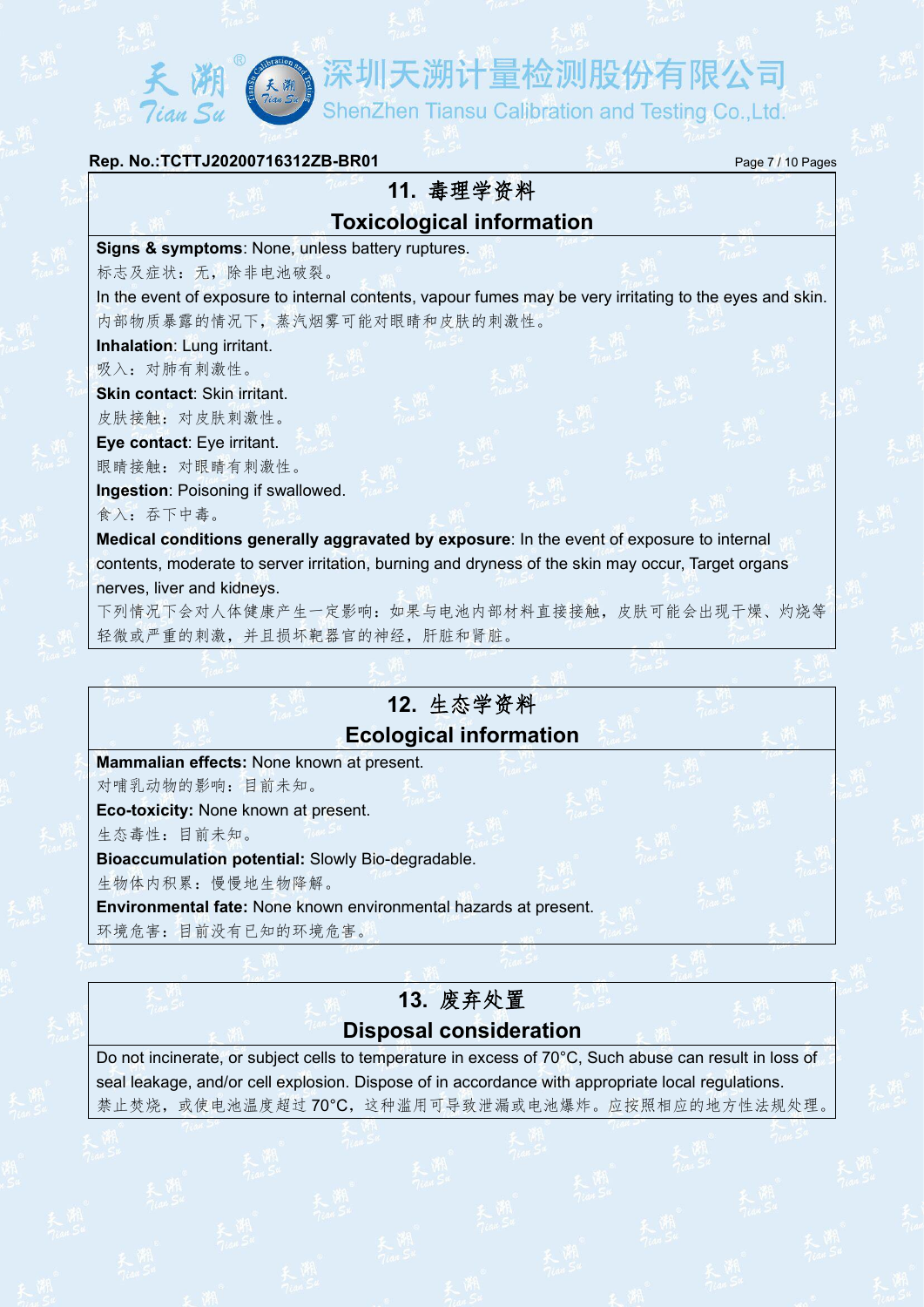ShenZhen Tiansu Calibration and Testing Co.,Ltd.

| Rep. No.: TCTTJ20200716312ZB-BR01<br>Page 8 / 10 Pages                                              |  |
|-----------------------------------------------------------------------------------------------------|--|
| 14. 运输信息                                                                                            |  |
| <b>Transport information</b>                                                                        |  |
| Scope of application: This report applies to by sea, by air and by land.<br>适用范围: 本报告适用于海运、空运和陆运。   |  |
| Label for conveyance: Lithium Battery Mark, Class 9 hazard label, Cargo Aircraft Only Label.        |  |
| 运输标签: 锂电池标记,第九类危险品标识,仅限货机标签。                                                                        |  |
| UN Number: UN3480 or UN3481.                                                                        |  |
| UN 编号: UN3480 或 UN3481。                                                                             |  |
| Marine pollutant: No.                                                                               |  |
| 海洋污染物: 无。                                                                                           |  |
| Proper Shipping name:<br>Lithium Ion Batteries (or);                                                |  |
| Lithium Ion Batteries Contained in Equipment (or);                                                  |  |
| Lithium Ion Batteries Packed with Equipment.<br>正确的装运名称: 锂离子电池(或)                                   |  |
| 安装在设备中的锂离子电池(或)                                                                                     |  |
| 与设备包装在一起的锂离子电池。                                                                                     |  |
| Hazard Classification: The goods shall be complied with the requirements of Section IA\IB\II of     |  |
| Packing Instructions 965 and Section I\II of Packing Instructions 966\967 of 61st DGR Manual of     |  |
| IATA(2020 edition) or IMDG CODE(Amdt. 39-18)2018 Edition, including the passing of the UN38.3 test. |  |

**15.** 法规信息 **Regulation information**

危险性分类:货物应遵守 IATA 第 61 版 DGR 手册包装说明 PI965 第 IA\IB\II 节和 PI966\967 第 I\II 节 之规定(2020 年版)和海运危险货物运输规则(Amdt. 39-18)2018 年版,包括通过 UN38.3 测试手册要求。

《危险物品规则》

《**Dangerous Goods Regulations**》

天<br>Tian Su

天朔

《对危险货物运输的有关规定的建议》 《**Recommendations on the Transport of Dangerous Goods Model Regulations**》

《国际海运危险货物规则》

《**International Maritime Dangerous Goods**》

《危险品安全运输技术指令》

《**Technical Instructions for the Safe Transport of Dangerous Goods**》 《危险货物分类和品名编号》

《**Classification and code of dangerous goods**》

《职业安全卫生法》

《**Occupational Safety and Health Act**》**(OSHA)** 《有毒物质控制法》

《**Toxic Substance Control Act**》**(TSCA)**

《消费产品安全法》 《**Consumer Product Safety Act**》**(CPSA)**

《联邦环境污染控制法》

《**Federal Environmental Pollution Control Act**》**(FEPCA)** 《资源保护及恢复法案》

《**Resource Conservation and Recovery Act**》**(RCRA)**

《加州 **65** 提案》 《**California Proposition 65**》

《美国联邦法规》

《**Code of Federal Regulations**》**(CFR)** 根据所有联邦、州和地方法律。 **In accordance with all Federal, State and local laws.**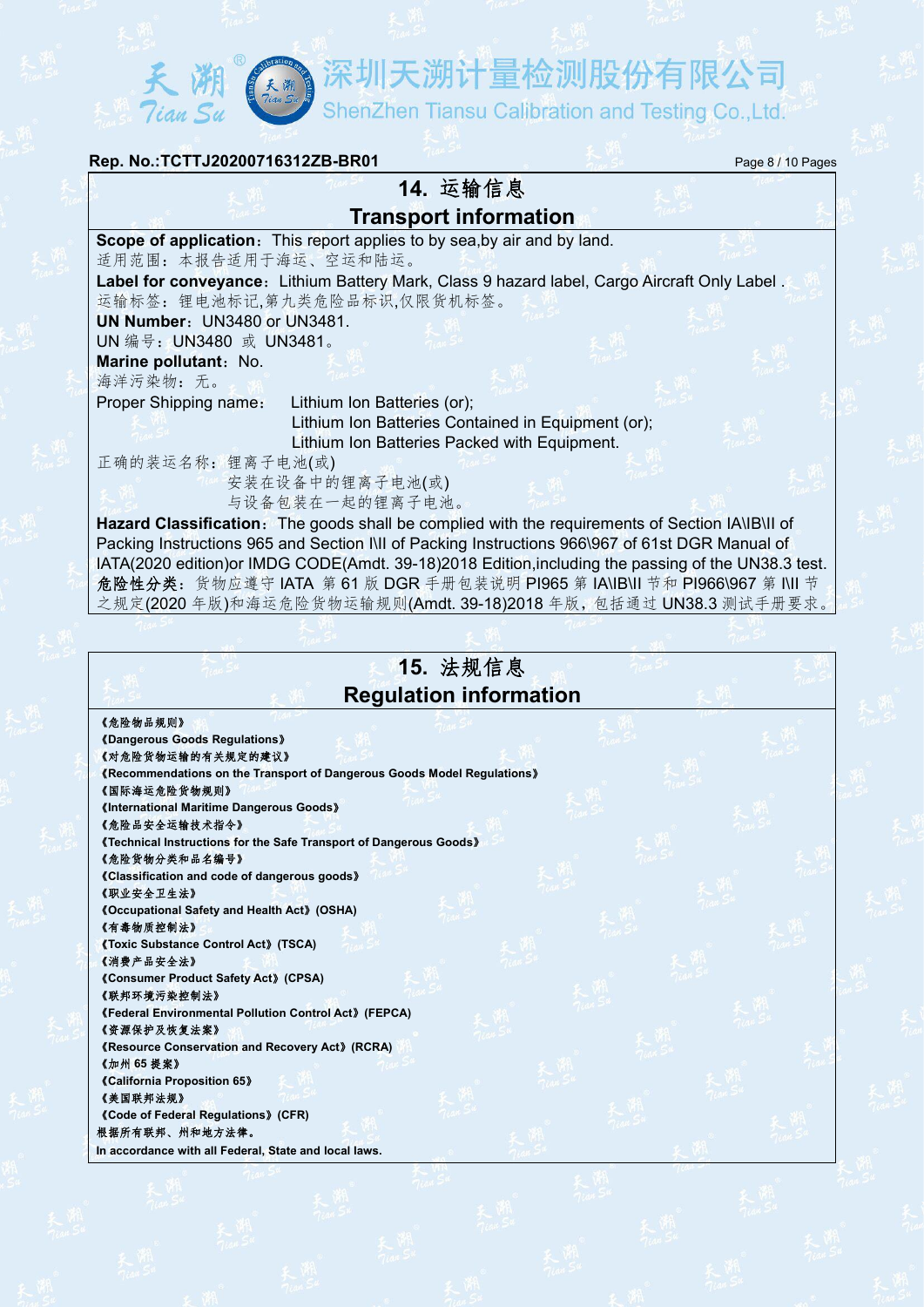夭溯《寒圳天溯计量检测股份有限公司

#### **Rep. No.:TCTTJ20200716312ZB-BR01** Page 9/10 Pages

## **16.** 其他信息 **Other information**

This report is valid only for products that meet the following criteria:

本报告仅对符合以下条件的电池产品有效:

Commissioner: Jiangsu WeLion New Energy Battery Co.,LTD.

委托方:江苏卫蓝新能源电池有限公司

Manufacturer: Jiangsu WeLion New Energy Battery Co.,LTD.

制造商:江苏卫蓝新能源电池有限公司

Sample type&Mode: Lithium Ion Battery CB100.

产品名称&样品型号:锂离子电池 CB100.

The commissioner provides the composition information of batteries, and promises its integrity and accuracy. Users should read this file carefully, and use the batteries in correct method. Shenzhen Tiansu Calibration and Testing Co.,Ltd.,doesn't assume responsibility for any damage or loss because of misuse of batteries.

该电池的成分信息由委托方提供并承诺其完整性和准确性。用户应仔细阅读此文件,并按照正确的方法 使用电池,如因电池使用不当造成的损害或损失,深圳天溯计量检测股份有限公司不承担任何责任。